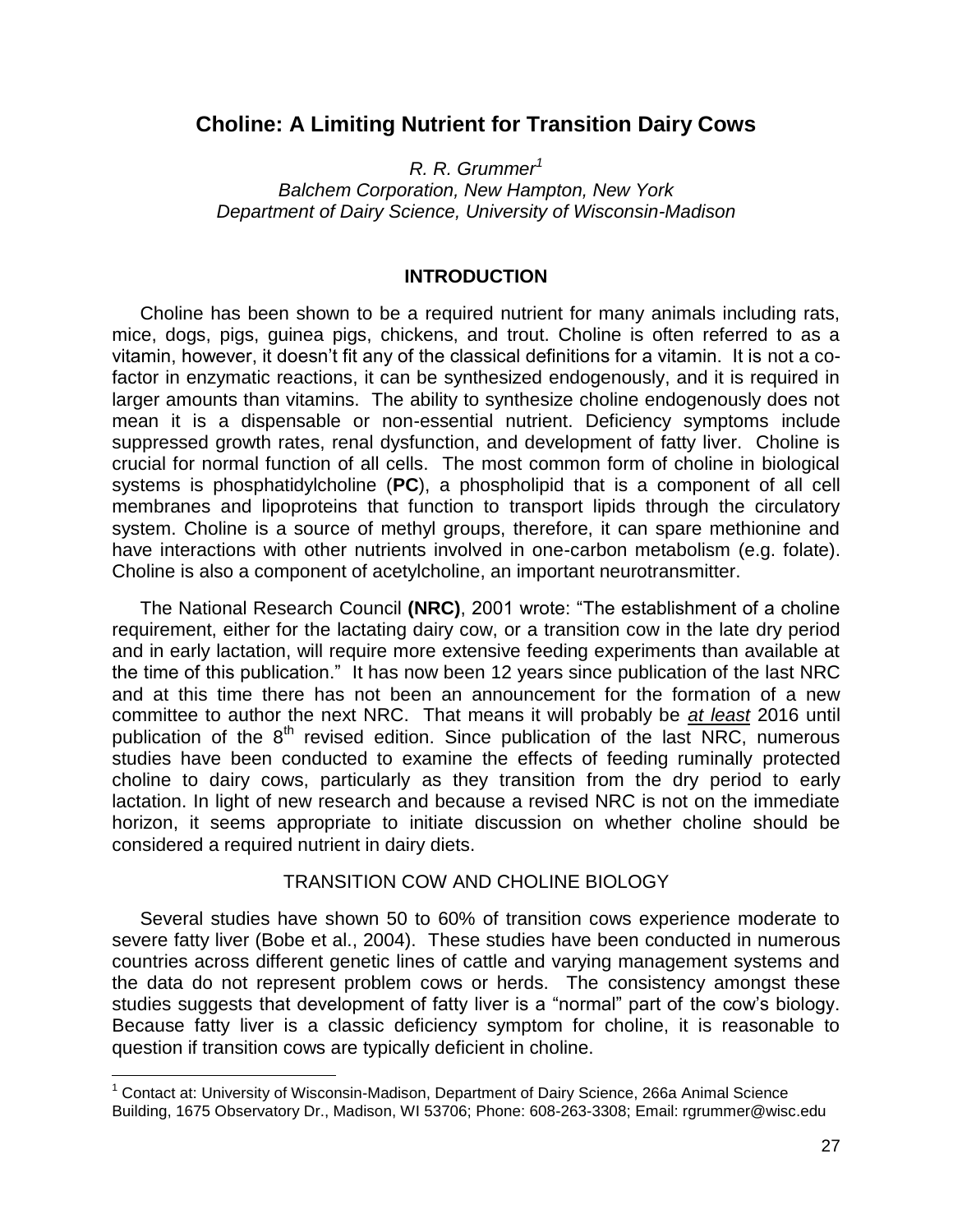At calving there are hormonal changes that trigger an intense period of lipid mobilization from adipose tissue and as a result, blood nonesterified fatty acid **(NEFA)** concentrations typically increase 5- to 10-fold (Grummer, 1993). NEFA remain elevated, although to a lesser extent, during early lactation when cows experience negative energy balance. Blood flow to the liver doubles as a cow transitions from the dry period to lactation (Reynolds et al., 2003). NEFA concentration and blood flow are the two biggest factors affecting how much NEFA is taken up by the liver. As a result, daily fatty acid uptake by the liver increases 13-fold at calving, from approximately 100 to 1300 g/day (Reynolds et al., 2003). Not all of the fatty acids taken up by the liver will be stored and contribute to fatty liver. However, Drackley et al., (2001) estimated that during peak blood NEFA concentration, approximately 600 g might be deposited in 24 hours, which would correspond to an increase in liver fat of 6-7%, by weight. As a reference, fat above 5% in the liver (wet basis) is considered by the veterinary community to be moderate to severe fatty liver. It is important to understand that this dramatic increase in NEFA uptake by the liver is part of the normal biology of transition cows and is not restricted to fat cows, poorly fed cows, or cows housed in suboptimal environments.

The most desirable fate of fatty acids entering the liver would be complete oxidation to provide energy to the liver or reesterification and export as triglyceride from the liver as part of a very low density lipoprotein **(VLDL)**. Hepatic oxidation increases approximately 20% during the transition period (Drackley et al., 2001). This increase does not represent a strategic move by the cow's liver to cope with the sudden surge of NEFA uptake at calving. It occurs because the liver becomes metabolically more active. Unfortunately, the increase in oxidation is not sufficient to cope with the increased load of fatty acid being presented to the liver. Research conducted 25 years ago at the University of Wisconsin (Kleppe et al., 1988) and Michigan State University (Pullen et al., 1990) revealed that ruminants have a low capacity to export triglyceride from the liver as VLDL as compared to nonruminants. This and the inability to markedly increase fatty acid oxidation is why transition dairy cattle develop fatty liver when experiencing elevated blood NEFA.

It is now apparent that choline deficiency is a limiting factor for VLDL triglyceride export from the liver. It has been shown in many species, using a wide variety of experimental approaches, that rate of VLDL export is highly related to the rate of hepatic PC synthesis (Cole et al., 2011). Models include monograstrics fed choline deficient diets, isolated hepatocytes cultured in choline and methionine deficient media, and knockout mice for genes involved in PC synthesis (Cole et al., 2011). Interestingly, there is no evidence that synthesis of any other phospholipid is required for hepatic VLDL assembly and secretion. In addition to direct PC synthesis from dietary choline, there is endogenous hepatic synthesis of PC via methylation of phosphotidylethanolamine **(PE)**. Sharma and Erdman (1988) demonstrated dietary choline is extensively degraded in the rumen of dairy cows and very little is available to the small intestine for absorption. Choline flow to the duodenum increased less than 2 g/day, even when free choline intake was increased to more than 300 g/d. Therefore, ruminants are more highly dependent than nonruminants on endogenous synthesis of PC from PE. Is endogenous synthesis of PC from PE sufficient during the transition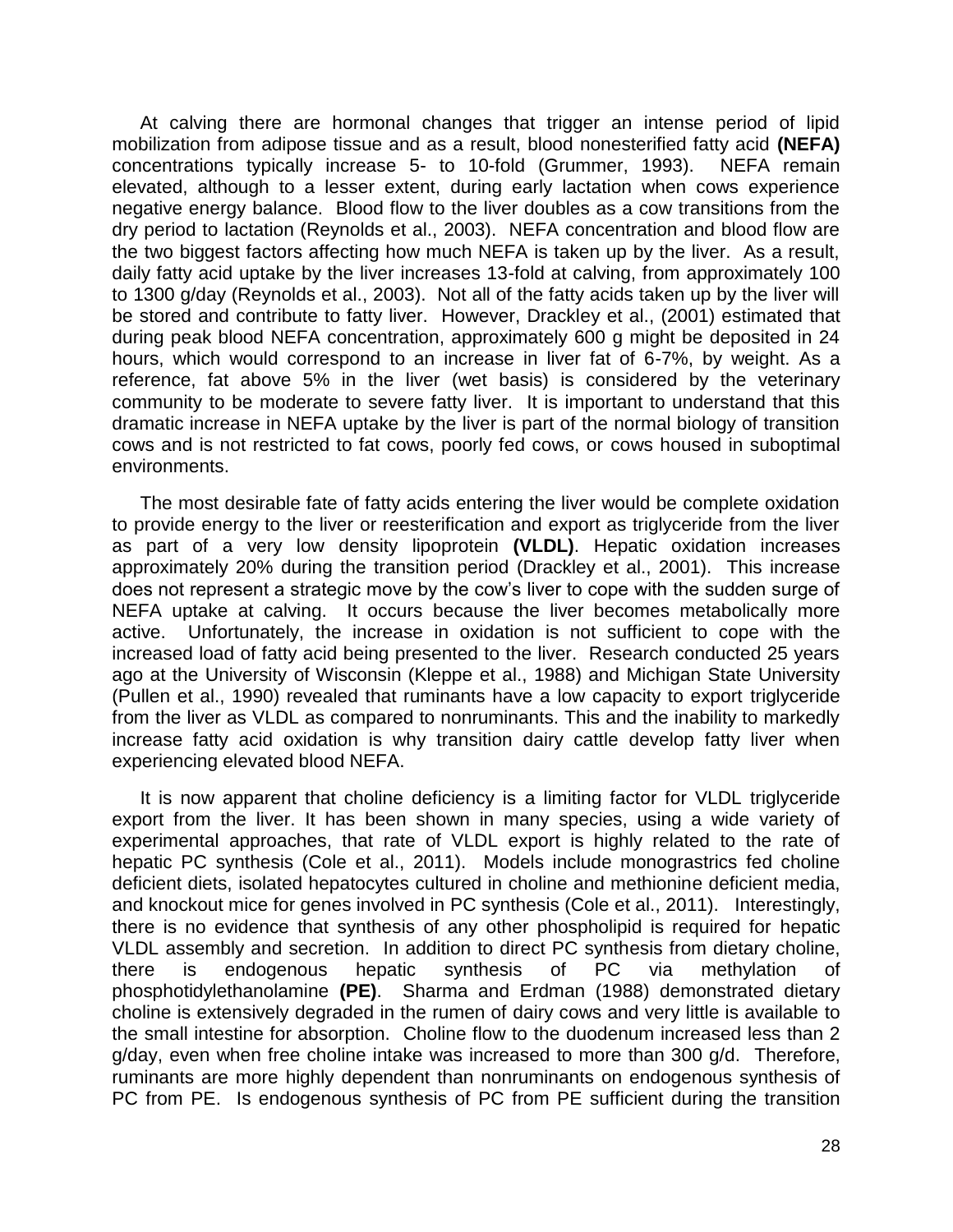period or do cows require choline supplementation? The high proportion of transition cows developing moderate to severe fatty liver during the transition period suggests that endogenous synthesis is not sufficient in many cows.

#### EVIDENCE FOR A CHOLINE DEFICIENCY IN TRANSITION DAIRY COWS

The first piece of evidence that transition cows are deficient in choline is the development of fatty liver during the periparturient period (Grummer, 1993; Bobe et al., 2004). More compelling evidence is the alleviation of fatty liver when supplying cows with choline that is protected from ruminal degradation (Cooke et al., 2007; Zom et al., 2011). Dutch researchers (Goselink et al., 2012) recently demonstrated greater gene expression for microsomal triglyceride transfer protein **(MTTP)** in liver of transition cows supplemented with rumen-protected choline **(RPC)**. MTTP is an important protein required for hepatic VLDL synthesis. This provided solid evidence that choline limitation is a causative factor for inadequate fat export out of the liver.

The reduction in liver fat content when feeding transition cows RPC is accompanied by improved health and production. Lima et al. (2011) observed reduced incidences of clinical ketosis, mastitis, and morbidity when feeding RPC from 25 days prepartum to 80 days postpartum. It has been known for years that elevated fat in the liver is associated with poor reproductive performance (Bobe et al., 2004). First service conception rate was increased by feeding RPC in one study (Oelrichs et al., 2004) but not another (Lima et al., 2011). We (Grummer and Crump, unpublished) recently completed a metaanalysis for 13 studies that fed RPC to transition cows (Table 1). Feed stability or evidence of bioavailability of choline source was not a criterion for study selection. Studies were not screened for "soundness" of research. Treatment means and sample size (standard error of the mean) had to be available for the analysis. Ten of the thirteen trials were published in peer-reviewed journals. For studies to be included in this analysis, RPC had to be fed *prior* to calving. Time when RPC supplementation was started varied between 28 to 7 days prior to expected calving. RPC supplementation was terminated anywhere from the day of calving (one study) to 120 days in milk. Response variables included DMI, milk yield, energy corrected milk yield, fat %, protein %, and fat and protein yield. Insufficient data was available for analysis of liver fat or energy-related blood parameters. Analysis revealed a significant increase of 4.9 lb milk/day and 1.6 lb of dry matter intake/day (Table 2; Figure 1). Milk fat and protein yield percentage were not significantly affected by treatment but yields were (Table 2). These studies were conducted in several countries under a variety of management conditions and they did not target problem herds or cows. This implies that benefits to supplementing protected choline can be realized by a wide variety of herds. Alleviating a choline deficiency not only reduces liver fat but also improves parameters that are economically important to dairy producers.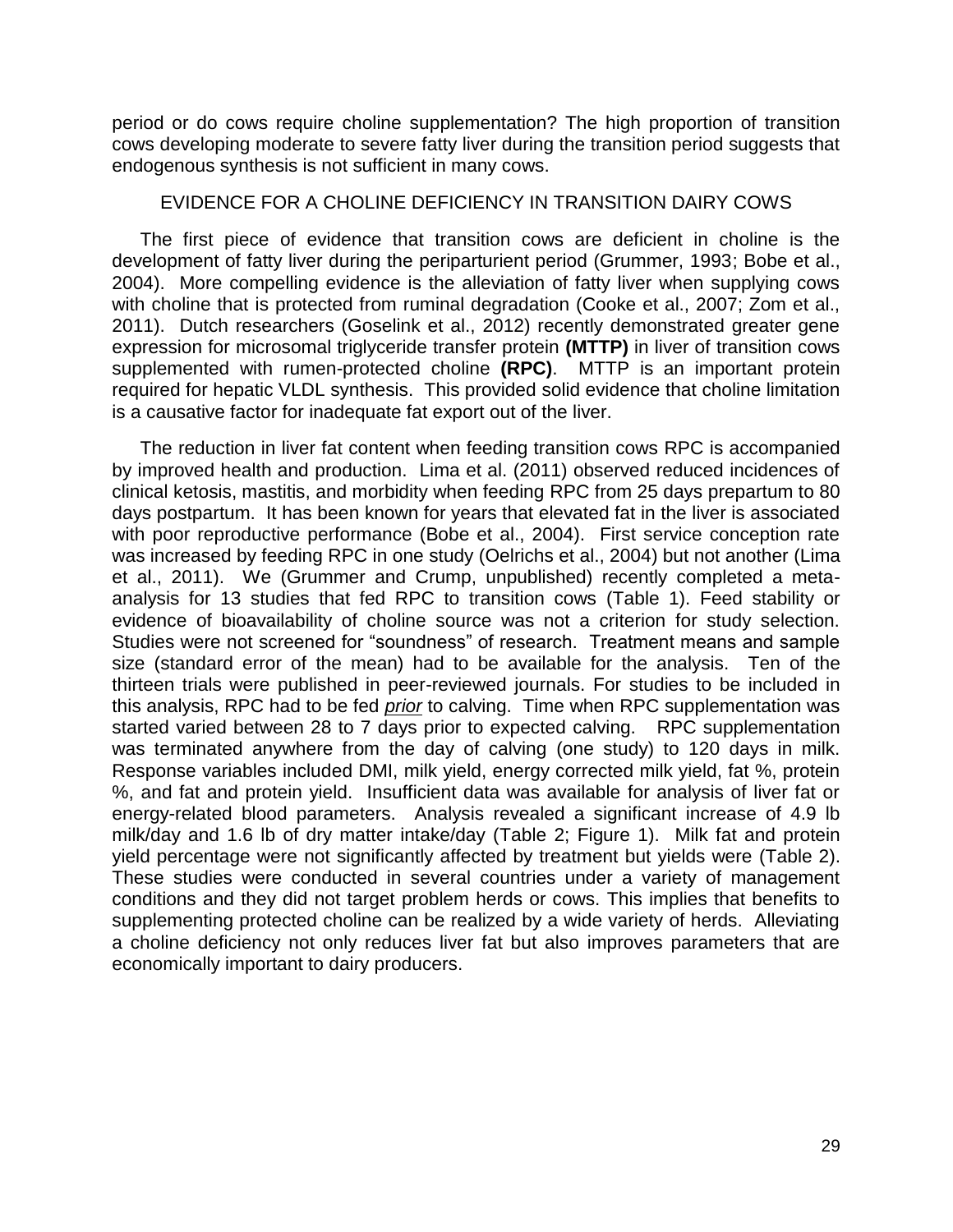| Study                                              | Choline<br>Dose, g/d | Product            | Duration       | Experimental<br>Units | Parity |
|----------------------------------------------------|----------------------|--------------------|----------------|-----------------------|--------|
| Hartwell<br>et<br>al.,<br>2000                     | 0,6,12               | Capshure           | -21 to 120     | 24                    | M      |
| Zom et al., 2011                                   | 15                   | <b>ReaShure</b>    | $-21$ to 42    | 19                    | M      |
| Lima et al., $20071$                               | 15                   | ReaShure           | $-25$ to 80    | $4$ (pen)             | M, P   |
| Lima et al., $20071$                               | 15                   | ReaShure           | $-22$ to 0     | $5$ (pen)             | P      |
| <b>Oelrichs</b><br>al.,<br>et<br>2002 <sup>1</sup> | 15                   | ReaShure           | $-28$ to $100$ | 32                    | M, P   |
| Zahra et al., 2006                                 | 14                   | ReaShure           | $-25$ to $28$  | 91                    | M, P   |
| Piepenbrink et al.,<br>2003                        | 11, 15, 19           | ReaShure           | $-21$ to 63    | 12                    | M      |
| Guretzky<br>et<br>al.,<br>2006                     | 15                   | <b>ReaShure</b>    | $-21$ to 21    | 21                    | M      |
| Elek et al., 2008                                  | 25/50<br>Pre/Post    | Norcol-25          | $-25$ to 60    | 16                    | M, P   |
| Ardalan et al. 2011                                | 14                   | Col 24             | -28 to 70      | 20                    | M, P   |
| Pinotti et al. 2003                                | 20                   | Overcholine<br>45% | $-14$ to 30    | 13                    | M      |
| Xu et al. 2006 #1                                  | 7.5                  | Not reported       | -7 to 21       | 7                     | M      |
| Xu et al. 2006 #2                                  | 11,22,33             | Not reported       | $-15$ to 15    | 9                     | M, P   |

**Table 1**. Studies used in the Meta-Analysis.

<sup>1</sup>Studies have not been published in a peer-reviewed journal. Standard errors were not reported in abstracts but were obtained from the authors.

|                                                |  | <b>Table 2.</b> A Meta-analysis of 13 studies examining the effects of feeding RPC to |  |  |  |  |  |  |  |  |  |  |
|------------------------------------------------|--|---------------------------------------------------------------------------------------|--|--|--|--|--|--|--|--|--|--|
| transition cows on dry matter intake and milk. |  |                                                                                       |  |  |  |  |  |  |  |  |  |  |

|                             | Control | <b>RPC</b> | <b>SEd</b> | $P =$   |
|-----------------------------|---------|------------|------------|---------|
| DM intake, lb/d             | 39.98   | 41.60      | 0.46       | 0.0042  |
| Milk, lb/d                  | 70.88   | 77.75      | 0.75       | < .0001 |
| Energy-corrected milk, lb/d | 76.87   | 82.78      | 1.33       | 0.0038  |
| Fat yield, lb/d             | 2.788   | 3.042      | 0.086      | 0.021   |
| Protein yield, lb/d         | 2.300   | 2.467      | 0.053      | 0.010   |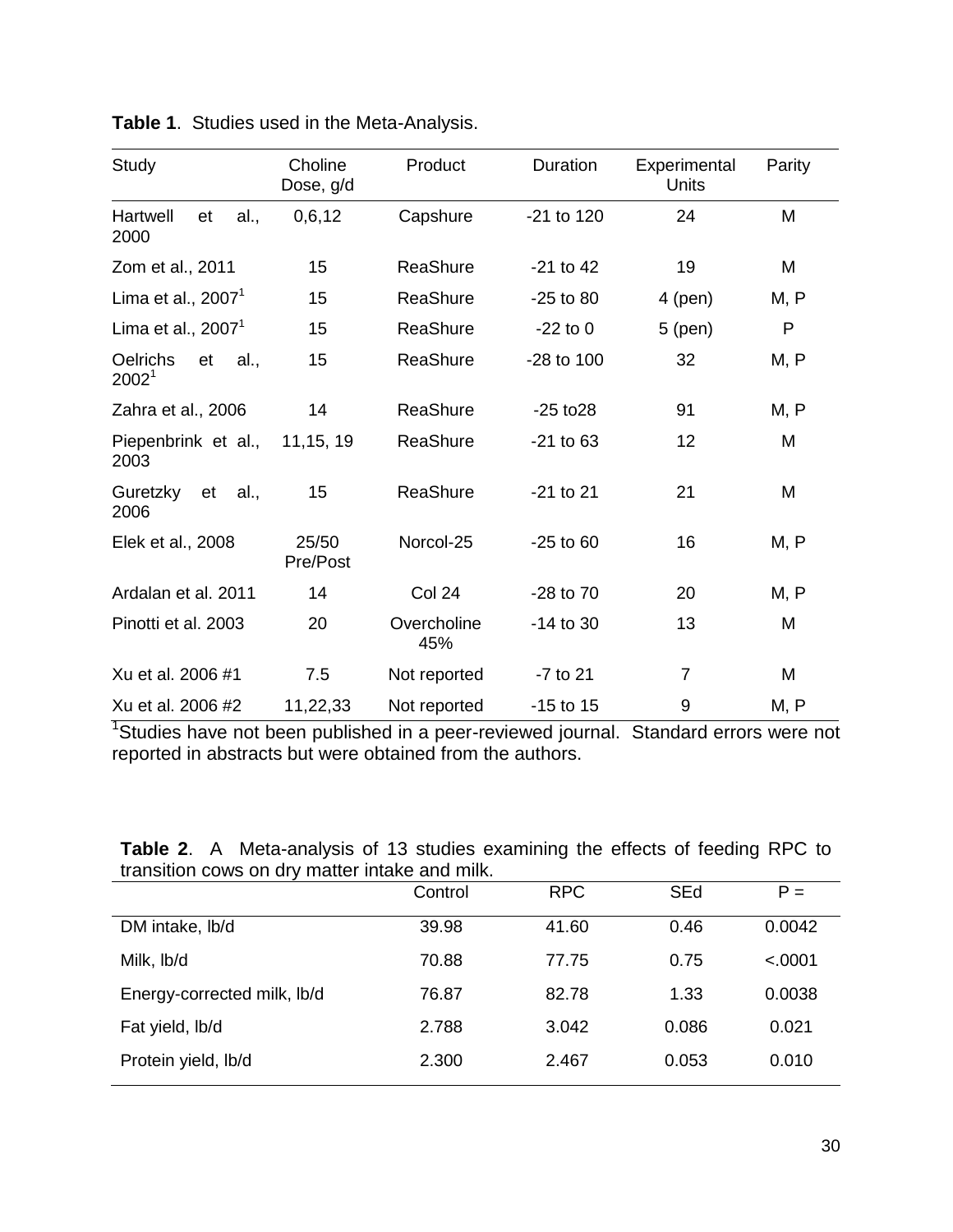

**Figure 1**. Individual study results from a meta-analysis of 13 transition cow trials that examined the effects of feeding rumen-protected choline (Grummer and Crump, unpublished).

# CAN PROTECTED METHIONINE SUBSTITUTE FOR PROTECTED CHOLINE?

Protected methionine has often been suggested as a possible alternative to protected choline for supplementation to transition dairy cows. Methionine and choline both serve as methyl donors. Methionine methyl groups can be used for endogenous synthesis of PC from PE. Therefore, there is a conceptual basis for methionine substitution for choline. Additionally, as an amino acid, methionine is needed for the synthesis of apolipoproteins.

Five feeding trials have been conducted to examine the effects of feeding methionine analogs or protected methionine on liver fat content. Feeding 13 g/d of 2 hydroxy-4-(methylthio)-butanoic acid **(HMB; also referred to methionine-hyrdoxyanalog or MHA)** did not reduce triglyceride accumulation in the liver of feed restricted dry cows (Bertics and Grummer1999). Feeding 0, .13, .20% of dry matter as HMB from 21 days prepartum to 84 days postpartum did not affect liver triglyceride at 1 day postpartum and resulted in a tendency ( $P < 0.15$ ) for a quadratic increase in liver triglyceride at 21 day postpartum (Piepenbrink et al., 2004). They also observed a quadratic effect of HMB for increased fat-corrected milk yield providing further indication that the cows were responsive to treatment. The amount of HMB absorbed from the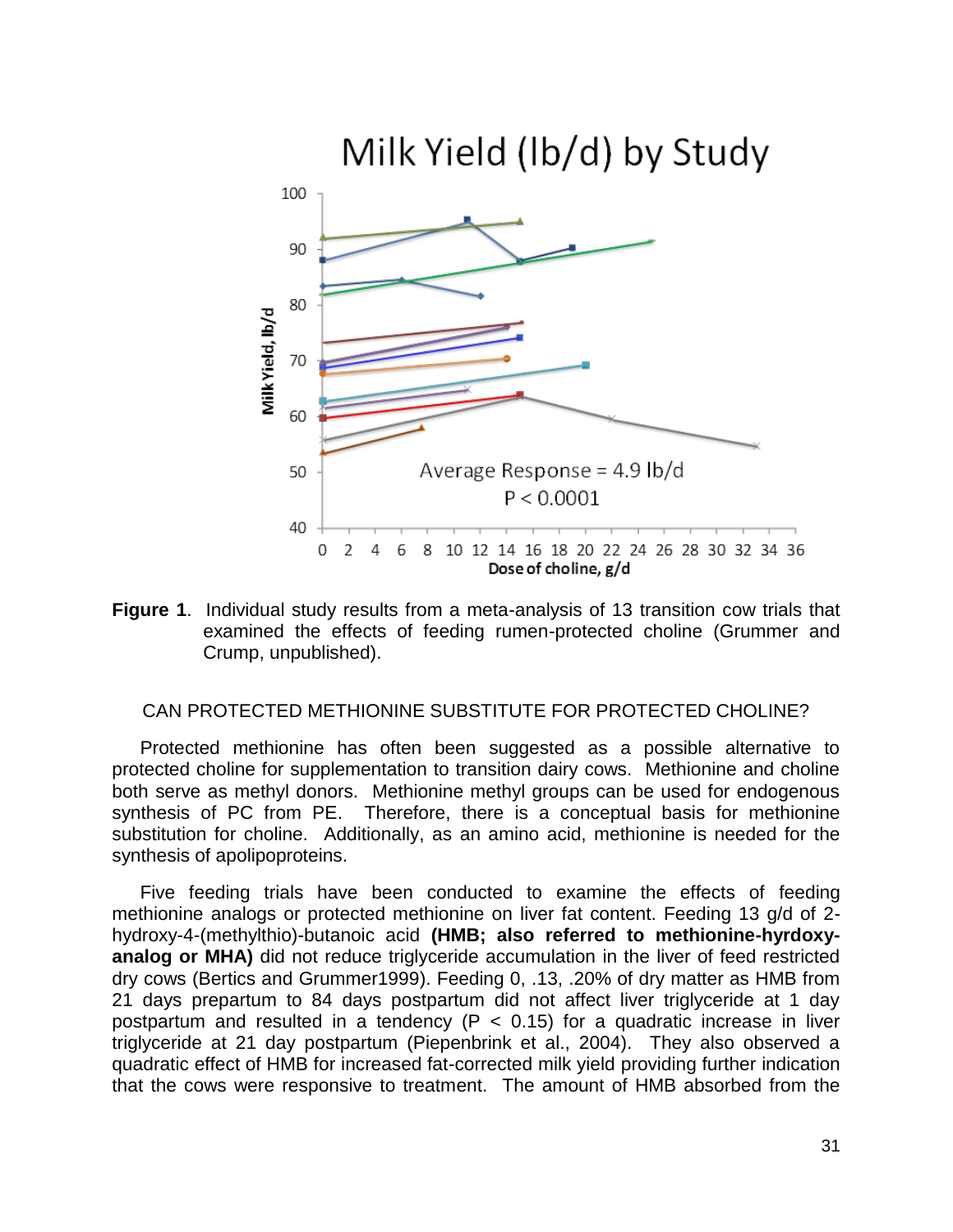gastro-intestinal tract and converted to methionine by the liver has not been well established.

Cows fed 0 or 10.5 g methionine/day as Smartamine from 14 days precalving to 105 days postcalving had similar liver total lipid postcalving (Socha, 1994). Liver triglyceride was not measured. Milk protein percentage was increased by treatment indicating that supplementation delivered more methionine to the blood stream. Feeding 9 g Mepron/day precalving and 18 g Mepron/day postcalving increased liver triglyceride (P=0.02) but the means from 4 liver biopsies taken over 16 weeks were small and the increase was small (Preynat et al., 2010). Milk protein percentage was increased by feeding Mepron which indicated an improved methionine status. Feeding MetaSmart (.18% of DM) or Smartamine (.07% of DM) from 21 days prepartum until 20 days postpartum did not affect total lipid and triglyceride concentrations in the liver (Osorio et al., 2001). The researchers indicated that the slope of liver total lipid between day 7 and 21 postpartum was different ( $P < 0.04$ ) for cows fed MetaSmart and Smartamine implying that methionine prevented increased lipid accumulation during that time. The justification for this method of analyzing the data was not obvious because the researchers did not indicate that there was a significant time of sampling by treatment interaction. Dry matter intake, milk yield, and fat percentage were increased by methionine supplementation indicating that methionine status was improved (Osorio et al., 2011b). Further examination of the data must wait until a full length report becomes available in a peer-reviewed publication. Considering the five studies conducted to date, there is insufficient evidence to suggest that feeding methionine analogs or protected methionine can replace protected choline for the prevention of fatty liver.

# **CONCLUSIONS**

The time between NRC publications is increasing and when (or if) the next publication will occur is not known. Consequently, discussions outlined in this article become important for providing nutritionists with updates regarding nutrient requirements. Since the last NRC (2001) publication, a significant body of evidence has accumulated to support choline being a required but limiting nutrient in transition cow diets. An analogous situation occurred when the last NRC (2001) committee included a supplemental vitamin E recommendation to improve mammary health and reproduction. The recommendation was made despite the lack of titration trials, knowing the amount of vitamin E in the basal diet would seldom be known, and realizing there could be numerous interactions with other antioxidants. Similarly, our knowledge of availability of choline from rumen-protected sources is incomplete as is our knowledge of interactions between choline and other nutrients involved with one-carbon metabolism. Nevertheless, there is overwhelming evidence that feeding transition dairy cows 15 g choline/day in a form that is protected from ruminal degradation will alleviate choline's classic deficiency symptom and lead to improvements in health and performance.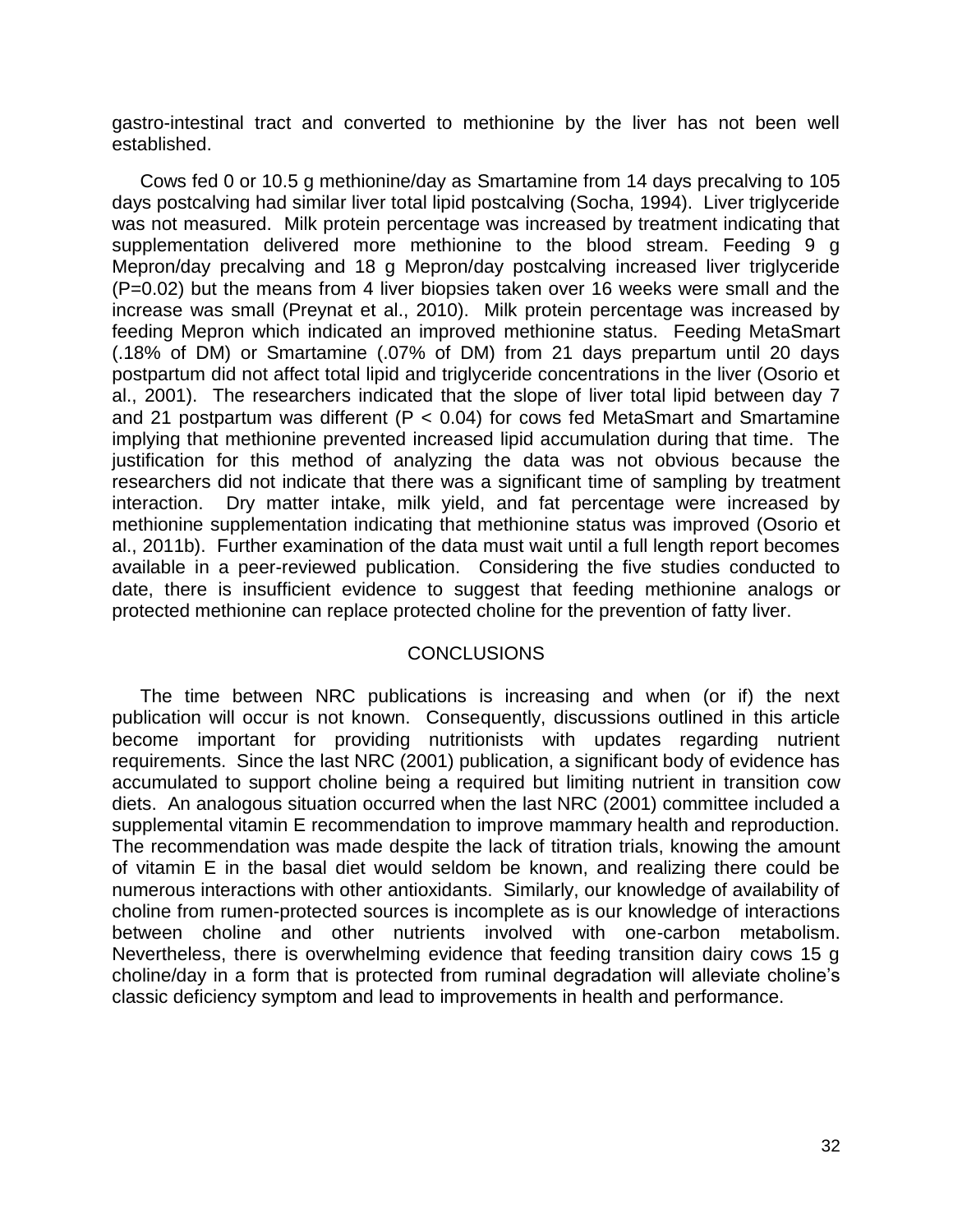#### **REFERENCES**

- Ardalan, M., M. Dehghan-banadaky, K. Rezayazdi, and N. Ghavi Hossein-Zadeh. 2011. The effect of rumen-protected methionine and choline on plasma metabolites of Holstein dairy cows. J. Agric. Sci. doi:10.1017/S0021859610001292.
- Bertics, S. J., and R. R. Grummer. 1999. Effects of fat and methionine hydroxy analog on prevention and alleviation of fatty liver induced by feed restriction. J. Dairy Sci. 82:2731-2736.
- Bobe, G., J. W. Young, and D. C. Beitz. 2004. Invited review: Pathology, etiology, prevention, and treatment of fatty liver in dairy cows. J. Dairy Sci. 87:3105-3124.
- Cole, L. K., J. E. Vance, and D. E. Vance. 2011. Phosphatidylcholine biosynthesis and lipoprotein metabolism. Biochim. Biophys. Acta. 1821:754-761.
- Cooke, R. F., N. Silva Del Rio, D. Z. Caraviello, S. J. Bertics, M. H. Ramos, and R. R. Grummer. 2007. Supplemental choline for prevention and alleviation of fatty liver in dairy cattle. J. Dairy Sci. 90: 2413-2418.
- Drackley, J. K., T. R. Overton, and G. N. Douglas. 2001. Adaptations of glucose and long-chain fatty acid metabolism in the liver of dairy cows during the periparturient period. J. Dairy Sci. 84(E. Suppl.):E100-112.
- Elek, P., J. R. Newbold, T. Gaal, L. Wagner, and F. Husveth. 2008. Effects of rumenprotected choline supplementation on milk production and choline supply of periparturient dairy cows. Anim. 2:1595-1601.
- Goselink, R., J. van Baal., A. Widaja, R. Dekker, R. Zom., M. J. de Veth, and A. van Vuuren. 2012. Regulation of hepatic triacylglycerol level in dairy cattle by rumenprotected choline supplementation during the transition period. J. Dairy Sci. 95:submitted.
- Grummer, R. R. 1993. Etiology of lipid related metabolic disorders in periparturient dairy cattle. J. Dairy Sci. 76:3882-3896.
- Hartwell, J. R., M. J. Cecava, and S. S. Donkin. 2000. Impact of dietary rumen undegradable protein and rumen-protected choline on intake, peripartum liver triacylglyceride, plasma metabolites and milk production in transition dairy cows. J. Dairy Sci. 83:2907-2917.
- Guretzky, N. A., D. B. Carlson, J. E. Garret, and J. K Drackley. 2006. Lipid metabolite profiles and milk production for Holstein and Jersey cows fed rumen-protected choline during the periparturient period. J. Dairy Sci. 89:188-200.
- Kleppe, B. B., A. J. Aiello, R. R. Grummer, and L. E. Armentano. 1988. Triglyceride accumulation and very low density lipoprotein secretion by rat and goat hepatocytes in vitro. J. Dairy Sci. 71:1813-1822.
- Lima, F. S., M. F. Sa Filho, L. F. Greco, F. Susca, V. M. Magalhaes, and J. E. P. Santos. 2007. Effects of feeding rumen-protected choline on metabolism and lactation. J. Dairy Sci. 90 (Suppl. 1):174
- Lima, F.S., M.F. Sa Filho, L. F. Creco, and J. E. P. Santos. 2011. Effects of feeding rumen-protected choline on incidence of diseases and reproduction in dairy cows. Vet J. 193(1):140-145.
- National Research Council. 2001. Nutrient Requirements of Dairy Cattle, Seventh Revised Ed. Washington, D. C.: National Academy Press.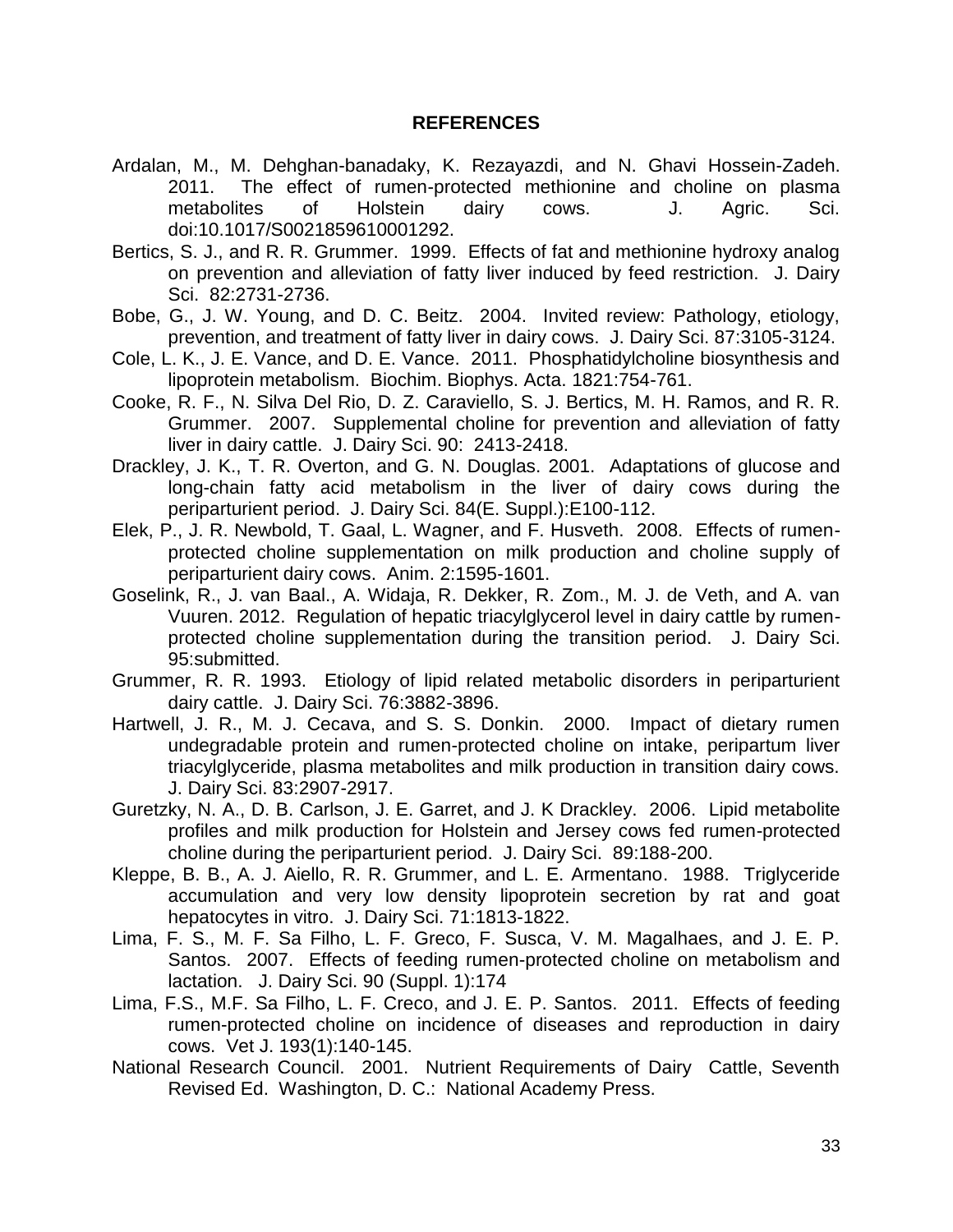- Osorio, J. S., P. Ji, J. K. Drackley, and J. Loor. 2011. Effects of supplemental Smartamine or MetaSmart in moderate-energy close-up diets on peripartal liver tissue composition and blood metabolites. J. Dairy Sci. 94(Suppl. 1):766.
- Oelrichs, W. A., M. C. Lucy, M. S. Kerley, and J. N. Spain. 2004. Feeding soybeans and rumen-protected choline to dairy cows during the periparturient period and early lactation. 2. Effects on reproduction. J. Dairy Sci. 87(Suppl. 1):344.
- Piepenbrink, M. S., and T. R. Overton. 2003. Liver metabolism and production of cows fed increasing amounts of rumen-protected choline during the periparturient period. J. Dairy Sci. 86:1722-1733.
- Pinotti, L., A. Baldi, I. Politis, R. Rebucci, L. Sangalli, and V. Dell'Orto. 2003. Rumenprotected choline administration to transition dairy cows: effects on milk production and vitamin E status. J. Vet. Med. A 50:18-21.
- Preynat A, Lapierre H, Thivierge MC, Palin MF, Cardinault N, Matte JJ, Desrochers A, Girard CL. 2010. Effects of supplementary folic acid and vitamin B(12) on hepatic metabolism of dairy cows according to methionine supply. J Dairy Sci. 93:2130- 2142.
- Pullen, D. L., J. S. Liesman, and R. S. Emery. 1990. A species comparison of liver slice synthesis and secretion of tyriacylglycerol from nonesterified fatty acids in media. J. Anim. Sci. 68:1395-1399.
- Reynolds, C. K., P. C. Aikman, B. Lupoli, D. J. Humphries, and D. E. Beaver. 2003. Splanchnic metabolism of dairy cows during the transition from late gestation through early lactation. J. Dairy Sci. 86:1201-1217.
- Sharma, B. K., and R. A. Erdman. 1988. Effect of high amounts of dietary choline supplementation on duodenal flow and production responses of dairy cows. J. Dairy Sci. 71:2670-2676.
- Socha, M. T. 1994. Determining the methionine requirements of lactating dairy cows. PhD Thesis. Univ. of New Hampshire, Durham.
- Xu, G., J. Ye, J. Liu, and Y. Yu. 2006. Effect of rumen-protected choline addition on milk performance and blood metabolic parameters in transition dairy cows. Asian-Aust. J. Anim. Sci. 19:390-395.
- Zahra, L. C., T. F. Duffiled, K. E. Leslie, T. R. Overton, D. Putnam, and S. J. LeBlanc. 2006. Effects of rumen-protected choline and monensin on milk production and metabolism of periparturient cows. J. Dairy Sci. 89:4808-4818.
- Zom, R. L. G, J. van Baal, R. M. A. Goselink, J. A. Bakker, M. J. de Veth, and A. M. van Vuuren. 2011. Effect of rumen-protected choline on performance, blood metabolites, and hepatic triacylglycerols of periparturient dairy cattle. J. Dairy Sci. 94:4016-4027.